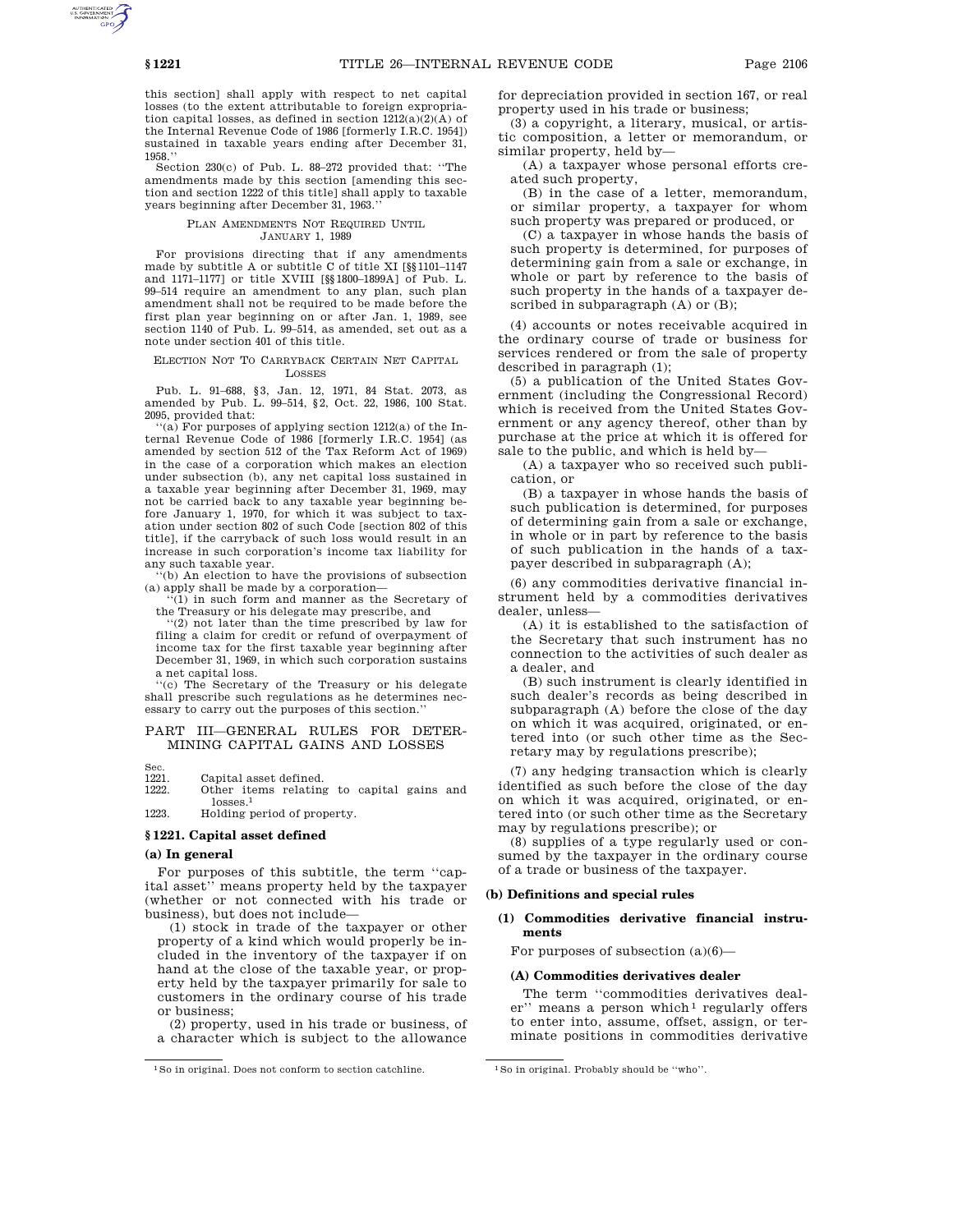financial instruments with customers in the ordinary course of a trade or business.

## **(B) Commodities derivative financial instrument**

### **(i) In general**

The term ''commodities derivative financial instrument'' means any contract or financial instrument with respect to commodities (other than a share of stock in a corporation, a beneficial interest in a partnership or trust, a note, bond, debenture, or other evidence of indebtedness, or a section 1256 contract (as defined in section 1256(b))), the value or settlement price of which is calculated by or determined by reference to a specified index.

## **(ii) Specified index**

The term ''specified index'' means any one or more or any combination of—

(I) a fixed rate, price, or amount, or

(II) a variable rate, price, or amount,

which is based on any current, objectively determinable financial or economic information with respect to commodities which is not within the control of any of the parties to the contract or instrument and is not unique to any of the parties' circumstances.

# **(2) Hedging transaction**

# **(A) In general**

For purposes of this section, the term ''hedging transaction'' means any transaction entered into by the taxpayer in the normal course of the taxpayer's trade or business primarily—

(i) to manage risk of price changes or currency fluctuations with respect to ordinary property which is held or to be held by the taxpayer,

(ii) to manage risk of interest rate or price changes or currency fluctuations with respect to borrowings made or to be made, or ordinary obligations incurred or to be incurred, by the taxpayer, or

(iii) to manage such other risks as the Secretary may prescribe in regulations.

## **(B) Treatment of nonidentification or improper identification of hedging transactions**

Notwithstanding subsection (a)(7), the Secretary shall prescribe regulations to properly characterize any income, gain, expense, or loss arising from a transaction—

(i) which is a hedging transaction but which was not identified as such in accordance with subsection (a)(7), or

(ii) which was so identified but is not a hedging transaction.

## **(3) Sale or exchange of self-created musical works**

At the election of the taxpayer, paragraphs (1) and (3) of subsection (a) shall not apply to musical compositions or copyrights in musical works sold or exchanged by a taxpayer described in subsection (a)(3).

#### **(4) Regulations**

The Secretary shall prescribe such regulations as are appropriate to carry out the purposes of paragraph (6) and (7) of subsection (a) in the case of transactions involving related parties.

(Aug. 16, 1954, ch. 736, 68A Stat. 321; Pub. L. 91–172, title V, §514(a), Dec. 30, 1969, 83 Stat. 643; Pub. L. 94–455, title XIX, §1901(c)(9), title XXI, §2132(a), Oct. 4, 1976, 90 Stat. 1803, 1925; Pub. L. 97–34, title V, §505(a), Aug. 13, 1981, 95 Stat. 331; Pub. L. 106–170, title V, §532(a), Dec. 17, 1999, 113 Stat. 1928; Pub. L. 107–16, title V, §542(e)(2)(A), June 7, 2001, 115 Stat. 85; Pub. L. 107–147, title IV, §417(20), Mar. 9, 2002, 116 Stat. 57; Pub. L. 109-222, title II, §204(a), May 17, 2006, 120 Stat. 350; Pub. L. 109–432, div. A, title IV, §412(a), Dec. 20, 2006, 120 Stat. 2963; Pub. L. 111–312, title III, §301(a), Dec. 17, 2010, 124 Stat. 3300.)

### AMENDMENT OF SECTION

*For termination of amendment by section 304 of Pub. L. 111–312, see Effective and Termination Dates of 2010 Amendment note below.*

*For termination of amendment by section 901 of Pub. L. 107–16, see Effective and Termination Dates of 2001 Amendment note below.*

#### **AMENDMENTS**

2010—Subsec. (a)(3)(C). Pub. L. 111–312, §§301(a), 304, temporarily amended subsec.  $(a)(3)(C)$  to read as if amendment by Pub. L. 107-16,  $$542(e)(2)(A)$ , had never been enacted. See 2001 Amendment note and Effective and Termination Dates of 2010 Amendment note below.

2006—Subsec. (b)(3). Pub. L. 109–432 struck out ''before January 1, 2011,'' after ''exchanged''. Pub. L. 109–222 added par. (3). Former par. (3) redesig-

nated (4). Subsec. (b)(4). Pub. L. 109–222 redesignated par. (3) as

(4). 2002—Subsec. (b)(1)(B)(i). Pub. L. 107–147 substituted ''1256(b)))'' for ''1256(b))''.

 $2001$ —Subsec. (a)(3)(C). Pub. L. 107–16, §§542(e)(2)(A), 901, temporarily inserted ''(other than by reason of section 1022)'' after ''is determined''. See Effective and Termination Dates of 2001 Amendment note below.

1999—Pub. L. 106–170 designated existing provisions as subsec. (a), inserted heading, and added pars. (6) to (8) and subsec. (b).

1981—Pars.  $(5)$ ,  $(6)$ . Pub. L. 97-34 redesignated par.  $(6)$ as (5) and struck out former par. (5), which excluded from definition of ''capital asset'' an obligation of the United States or any of its possessions, or of a State or any political subdivision thereof, or of the District of Columbia, issued on or after March 1, 1941, on a discount basis and payable without interest at a fixed maturity date not exceeding one year from the date of issue, and is covered by section  $1232(a)(4)(B)$  of this title.

1976—Par. (5). Pub. L. 94–455, §1901(c)(9), struck out ''or Territory,'' after ''State''. Par. (6). Pub. L. 94–455, §2132(a), added par. (6). 1969—Par. (3). Pub. L. 91–172 inserted reference to a

letter or memorandum, added subpar. (B) dealing with a letter or memorandum, and redesignated former subpar.  $(B)$  as  $(C)$ .

#### EFFECTIVE AND TERMINATION DATES OF 2010 AMENDMENT

Amendment by Pub. L. 111–312 applicable to estates of decedents dying, and transfers made after Dec. 31, 2009, except as otherwise provided, see section 301(e) of Pub. L. 111–312, set out as a note under section 121 of this title.

Section 901 of Pub. L. 107–16 applicable to amendments by section 301(a) of Pub. L. 111–312, see section 304 of Pub. L. 111–312, set out as a note under section 121 of this title.

#### EFFECTIVE DATE OF 2006 AMENDMENT

Pub. L. 109–432, div. A, title IV, §412(b), Dec. 20, 2006, 120 Stat. 2963, provided that: ''The amendment made by